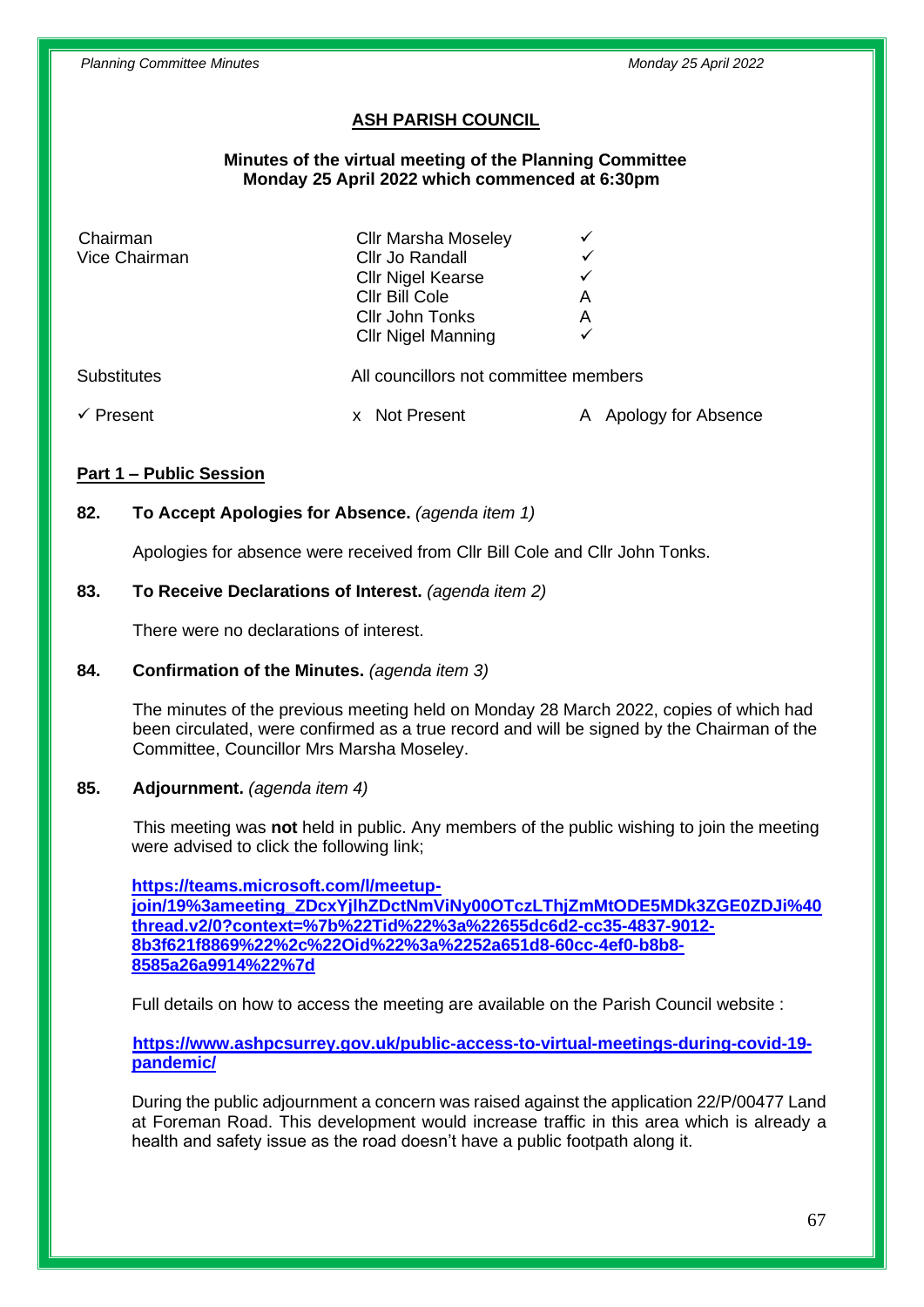## **86. Town And Country Planning Act 1990 (As Amended).** *(agenda item 5)*

#### **Ref : 21/P/02153**

**Location :** Talland, 62 Prospect Road, Ash Vale, GU12 5EL **Proposal :** Single storey front & rear extensions following demolition of outbuilding

Members to note that an appeal has been made to the Secretary of State against Guildford Borough Council's decision for the proposed development.

This appeal is proceeding under the Householder Appeals Service, there is no opportunity for further comments to be submitted and it will be determined on the basis of written representations.

Members made the following comments for this proposal in the planning meeting on 22nd November 2021 **:**

*Poor design Rear extension too large Front extension is in front of building line Bulk and massing of proposed extension*

#### *Agreed that this item be noted.*

#### **87. Applications for Planning Consent.** *(agenda item 6)*

Members considered the planning permission applications received as detailed at Appendix A and it was:

 *Recommended upon consideration of the applications as at Appendix A to make observations as shown.*

#### **88. Applications for Tree Surgery.** *(agenda item 7)*

To consider tree surgery applications and if deemed necessary, make representation on behalf of the Council subject to plans being received as detailed at Appendix B.

## *Recommended upon consideration of the applications as at Appendix B to make observations as shown.*

#### **89. Correspondence.** *(agenda item 8)*

There was no correspondence.

# **90. Next Meeting.** *(agenda item 9)*

The next meeting is due to be held **Monday 23 May 2022** commencing at 6:30pm.

*The meeting concluded at 18:59pm*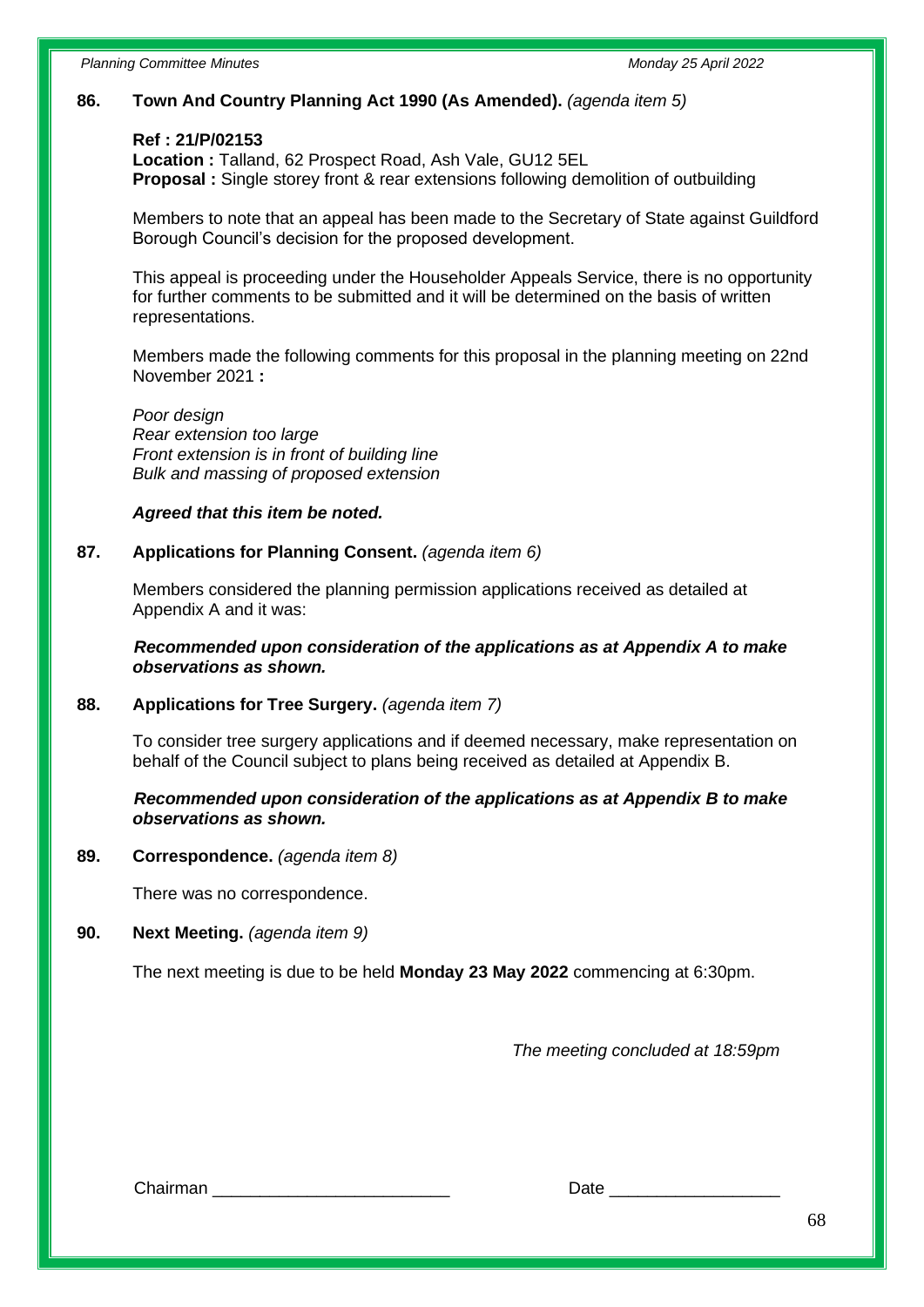## **Appendix A**

## **ASH PARISH COUNCIL**

## **Applications for Planning Consent**

## **25 April 2022**

| <b>Number and Location</b>                                                              | <b>Development Proposed</b>                                                                                                                                                      |
|-----------------------------------------------------------------------------------------|----------------------------------------------------------------------------------------------------------------------------------------------------------------------------------|
| 22/P/00367<br><b>The Firs</b><br><b>Ash Green Road</b><br><b>Ash</b><br><b>GU12 6JJ</b> | Residential development of 7 houses and<br>associated bicycle and garden stores and<br>associated landscaping and extensions and<br>alterations to The Firs (existing dwelling). |

## *Object*

- *1. Safety concerns due to development entrance being so close to the narrow railway bridge.*
- *2. Overall dwelling design is out of character with surrounding area.*
- *3. Overdevelopment of plot.*
- *4. Proximity to railway line, posing environmental issues.*
- *5. 2 storey extension is not subservient to existing dwelling.*
- *6. Limited access to rear of development for refuse collection and emergency services.*
- *7. Concern that new houses too close to existing stream.*
- *8. Concern over potential flooding of site and impact on surrounding area.*
- *9. Lack of public footpaths.*
- *10. Lack of easy access to public transport.*
- *11. Within buffer zone of the Thames Basin Heath Special Protection Area.*
- *12. Close proximity too close to ancient woodland.*

| <b>22/P/00428</b>                                              | Erection of a single storey outbuilding. |
|----------------------------------------------------------------|------------------------------------------|
| <b>1 Penrose Gardens</b><br><b>Ash Vale</b><br><b>GU12 5RP</b> |                                          |

# *Request*

• *A condition, in perpetuity, that the outbuilding is not used for habitable accommodation.*

| 22/P/00441                                                         | Single storey side extension following<br>demolition of existing conservatory. |
|--------------------------------------------------------------------|--------------------------------------------------------------------------------|
| <b>69 Wentworth Crescent</b><br><b>Ash Vale</b><br><b>GU12 5LF</b> |                                                                                |

#### *No observations*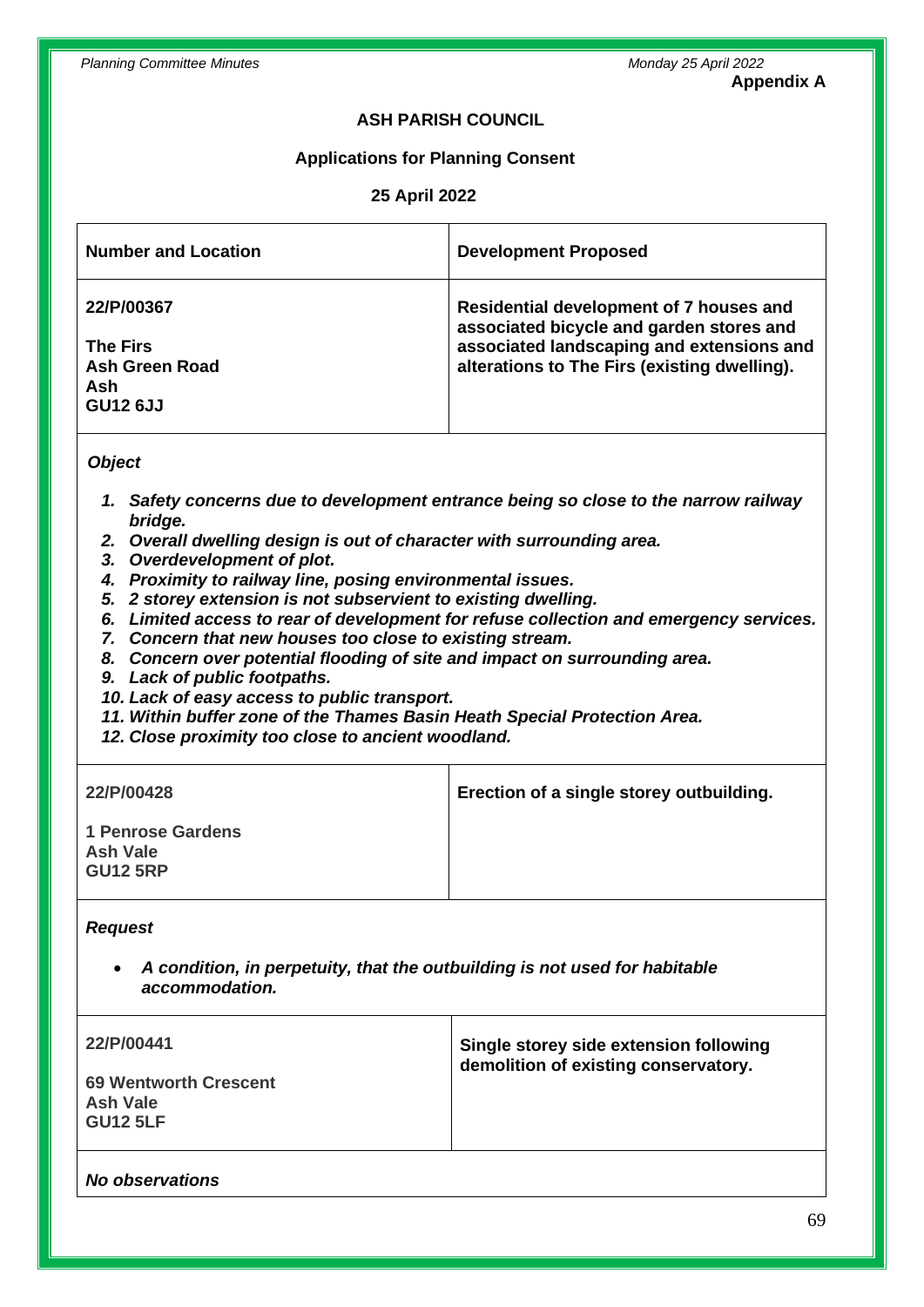*Planning Committee Minutes Monday 25 April 2022*

| r ianiniy Commutee Minutes                                                                                                                                                                    | <b><i>IVIUIIUAY LU APIII LULL</i></b>                                               |  |  |
|-----------------------------------------------------------------------------------------------------------------------------------------------------------------------------------------------|-------------------------------------------------------------------------------------|--|--|
| <b>Number and Location</b>                                                                                                                                                                    | <b>Development Proposed</b>                                                         |  |  |
| 22/P/00444                                                                                                                                                                                    | Pitched roof over side extension.                                                   |  |  |
| <b>52 Firacre Road</b>                                                                                                                                                                        |                                                                                     |  |  |
| <b>Ash Vale</b>                                                                                                                                                                               |                                                                                     |  |  |
| <b>GU12 5JT</b>                                                                                                                                                                               |                                                                                     |  |  |
| <b>No observations</b>                                                                                                                                                                        |                                                                                     |  |  |
| 22/W/00034                                                                                                                                                                                    | Prior notification for a single storey 6.00                                         |  |  |
| <b>42 South Lane</b>                                                                                                                                                                          | metre rear extension, 3.20 metres in height<br>with an eaves height of 2.80 metres. |  |  |
| Ash                                                                                                                                                                                           |                                                                                     |  |  |
| <b>GU12 6NJ</b>                                                                                                                                                                               |                                                                                     |  |  |
| <b>Object</b>                                                                                                                                                                                 |                                                                                     |  |  |
| 1. Full planning permission required.<br>2. Un-neighbourly development.<br>3. Flat roof not in accordance with Guildford Borough Council's Design Guide for<br><b>Residential Extensions.</b> |                                                                                     |  |  |
| 22/P/00501                                                                                                                                                                                    | Erection of a single storey side extension                                          |  |  |
| <b>10 Ashdene Crescent</b>                                                                                                                                                                    | following demolition of existing garage.                                            |  |  |
| Ash                                                                                                                                                                                           |                                                                                     |  |  |
| <b>GU12 6TA</b>                                                                                                                                                                               |                                                                                     |  |  |
| <b>Object</b>                                                                                                                                                                                 |                                                                                     |  |  |
| 1. Overly large development.                                                                                                                                                                  |                                                                                     |  |  |
| 2. Side extension should remain ancillary to the main dwelling.                                                                                                                               |                                                                                     |  |  |
| 3. Insufficient parking facilities.                                                                                                                                                           |                                                                                     |  |  |
| 22/P/00485                                                                                                                                                                                    | Two storey side extension and conversion<br>of garage to habitable                  |  |  |
| <b>1 Kings Court</b>                                                                                                                                                                          | accommodation with a rear dormer                                                    |  |  |
| <b>Oxenden Road</b>                                                                                                                                                                           | following demolition of existing                                                    |  |  |
| Tongham<br><b>GU10 1AH</b>                                                                                                                                                                    | detached store outbuilding.                                                         |  |  |
| <b>Object</b>                                                                                                                                                                                 |                                                                                     |  |  |
|                                                                                                                                                                                               |                                                                                     |  |  |

*1. Extension not subservient to the main dwelling.*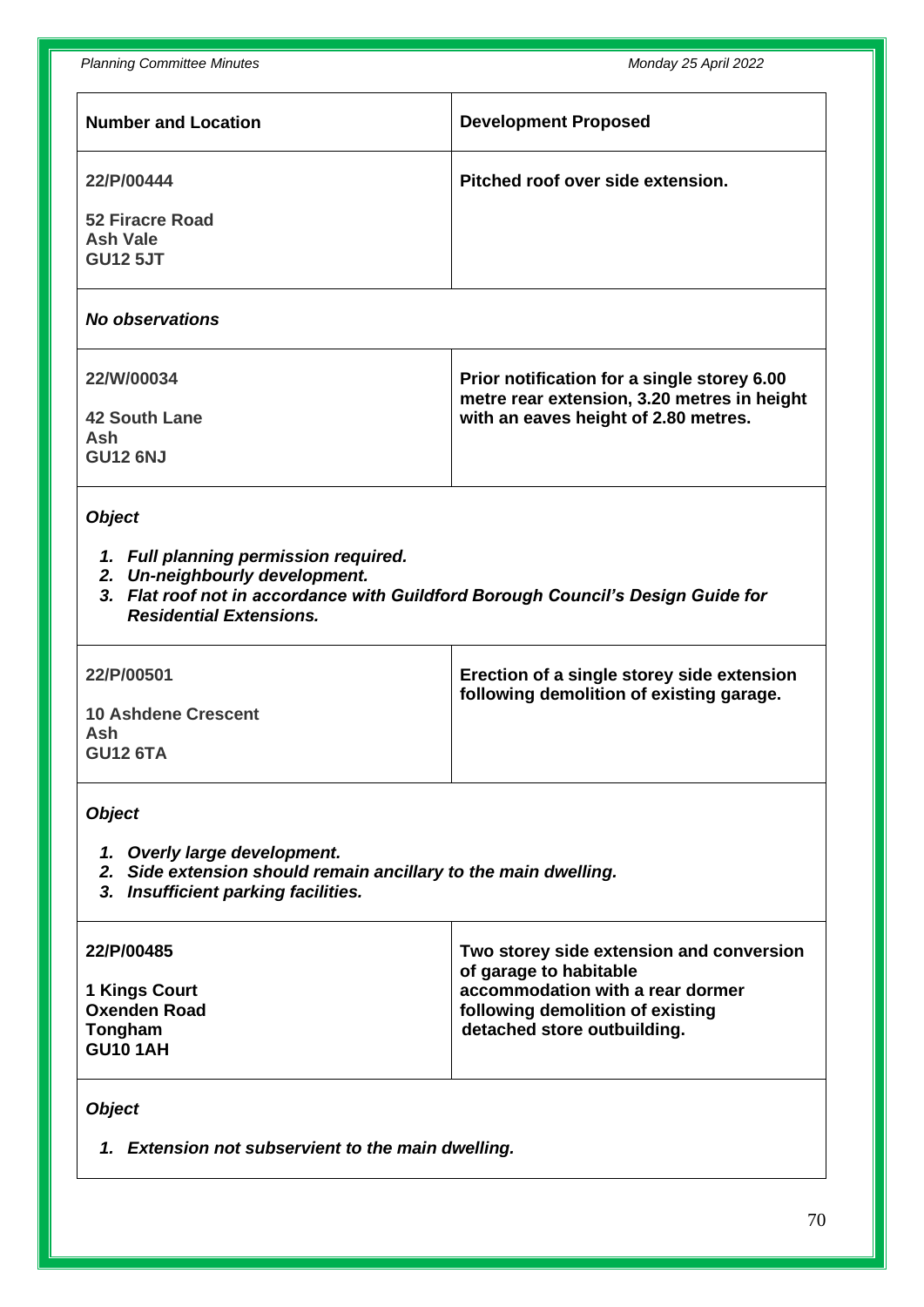*Planning Committee Minutes Monday 25 April 2022*

| <b>Number and Location</b>                                                                      | <b>Development Proposed</b>                           |
|-------------------------------------------------------------------------------------------------|-------------------------------------------------------|
| 22/P/00396<br><b>Corewire</b><br><b>Station Road West</b><br><b>Ash Vale</b><br><b>GU12 5LZ</b> | Permanent installation of 2 outside storage<br>units. |

#### *Request*

• *A condition that the storage units be removed if Corewire leaves the premises.*

| <b>22/P/00401</b>                            | Installation of a non-illuminated sign on the<br>rear elevation of the building. |
|----------------------------------------------|----------------------------------------------------------------------------------|
| 231 Shawfield Road<br>Ash<br><b>GU12 5DL</b> |                                                                                  |

*No observations but it should be noted that the property backs onto a conservation area.*

| <b>22/P/00470</b> | Certificate of Lawfulness for proposed<br>development to establish whether a loft |
|-------------------|-----------------------------------------------------------------------------------|
| 8 Collins Gardens | conversion incorporating four rooflights to                                       |
| Ash               | front elevation and a rear dormer window                                          |
| <b>GU12 6EP</b>   | would be lawful.                                                                  |

*Object*

- *1. Full planning permission required.*
- *2. Flat roof rear dormer not in accordance with Guildford Borough Council's Design Guide for Residential Extensions.*
- *3. The proposed Juliet balcony is overlooking neighbouring properties.*
- *4. Insufficient parking facilities.*
- *5. Poor design and out of character with street scene.*
- *6. Rear dormer not subservient to main dwelling.*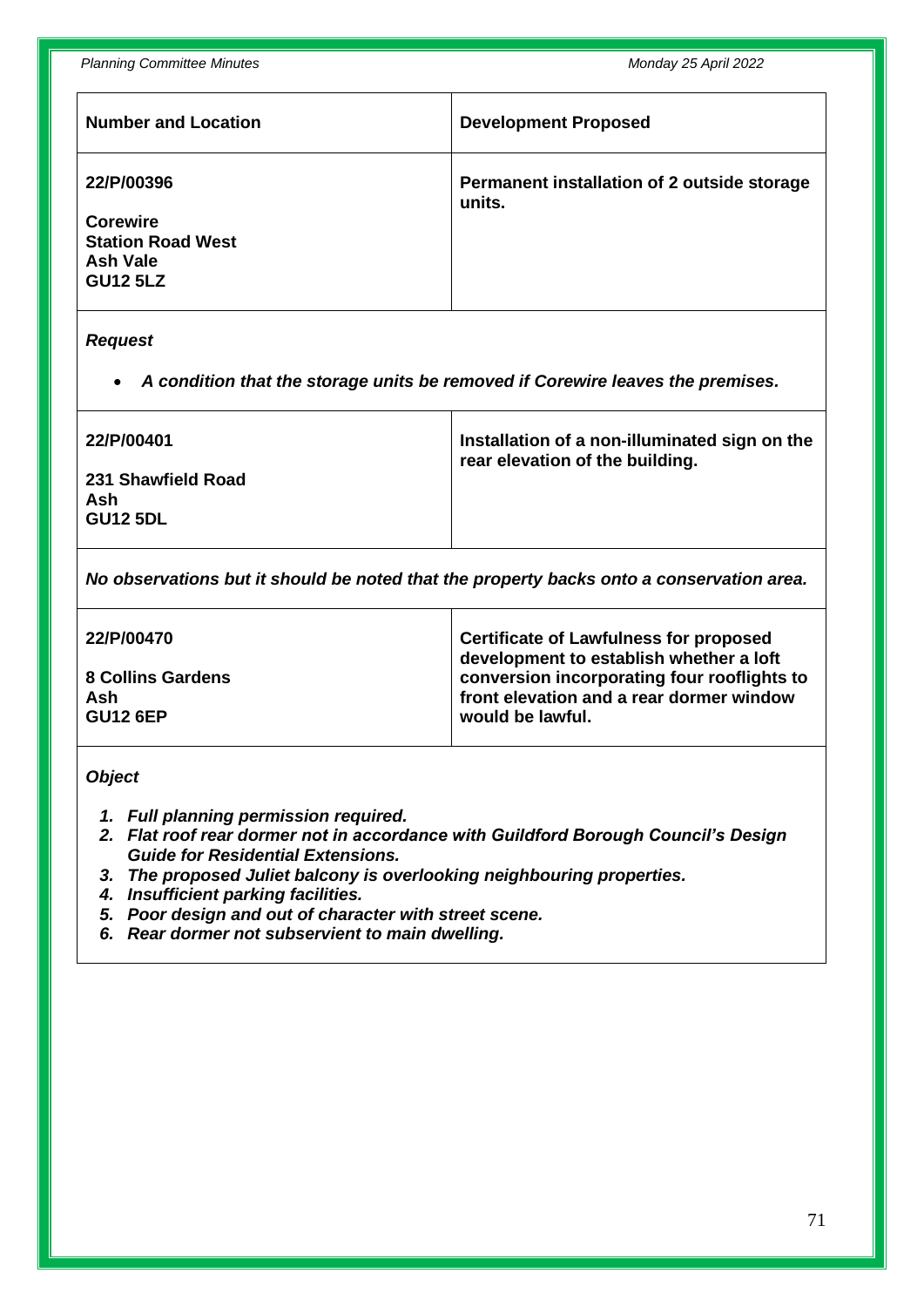| <b>Number and Location</b>                       | <b>Development Proposed</b>                                                                                                                                                                                    |
|--------------------------------------------------|----------------------------------------------------------------------------------------------------------------------------------------------------------------------------------------------------------------|
| 22/P/00477<br><b>Land at Foreman Road</b><br>Ash | Residential development of 82 dwellings,<br>together with means of access, parking,<br>public open space (including a children's<br>play area), landscaping, drainage, refuse<br>storage and associated works. |

## *Object*

- *1. Concern over flooding of site and impact on surrounding area.*
- *2. Within the buffer zone of Thames Basin Heath Special Protection Area.*
- *3. Lack of public footpaths.*
- *4. Impact on traffic in this area.*
- *5. Impact on school places and medical provisions in this area.*
- *6. Overdevelopment of plot.*
- *7. Concern play area is located too close to the attenuation pond.*
- *8. Recommend section 106 funds is provided for facilities at recreational grounds at Harpers Road and Collins Gardens.*

| 22/P/00235              | Proposed single storey side extension and |
|-------------------------|-------------------------------------------|
| 273 Vale Road           | enlargement to first floor side           |
| Ash                     | dormer following demolition of garage and |
| <b>GU12 5LA</b>         | car port.                                 |
| No observations         |                                           |
| 22/P/00530              | <b>Conversion of store to habitable</b>   |
| <b>4 Brambles Close</b> | accommodation and single storey rear      |
| Ash                     | extension following demolition of         |
| <b>GU12 6NY</b>         | conservatory.                             |
| No observations         |                                           |